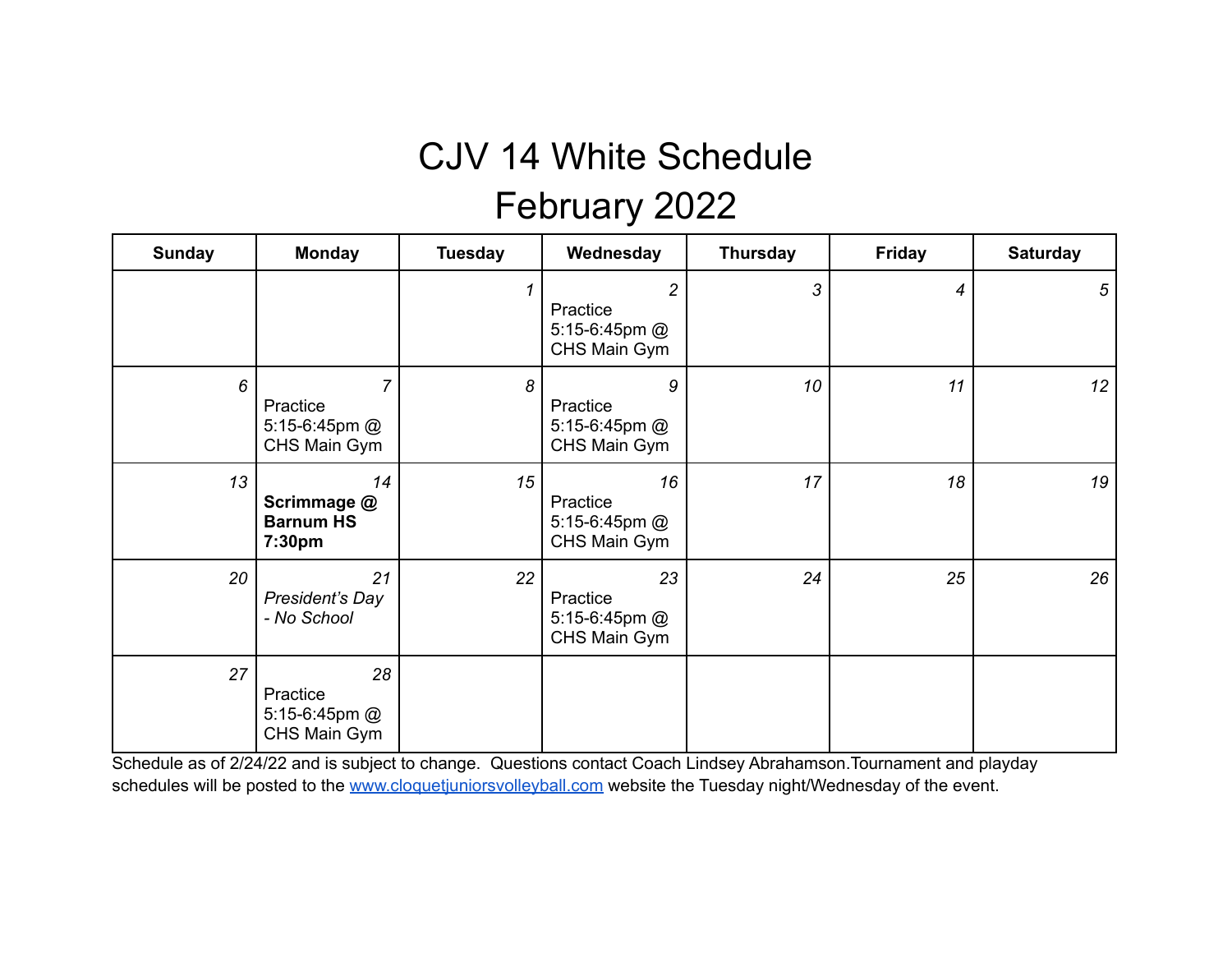## CJV 14 White Schedule March 2022

| <b>Sunday</b>                                                     |    | <b>Monday</b>                                   | <b>Tuesday</b>                    | Wednesday                                                   | <b>Thursday</b>                   | <b>Friday</b>                         | <b>Saturday</b>                                                          |
|-------------------------------------------------------------------|----|-------------------------------------------------|-----------------------------------|-------------------------------------------------------------|-----------------------------------|---------------------------------------|--------------------------------------------------------------------------|
|                                                                   |    |                                                 |                                   | $\overline{c}$<br>Practice @ CHS<br>Main Gym<br>6:00-8:00pm |                                   | 4<br>No School for<br><b>Students</b> | 5                                                                        |
| <b>Arrowhead</b><br>Playday<br><b>Duluth/Iron</b><br>Range        | 6  | 7<br>Practice @ CHS<br>Main Gym<br>6:00-8:00pm  | 8                                 | 9<br>Practice @ CHS<br>Main Gym<br>6:00-8:00pm              | 10                                | 11                                    | 12                                                                       |
|                                                                   | 13 | 14<br>Practice @ CHS<br>Main Gym<br>8:00-9:00pm | 15                                | 16<br>Practice @ CHS<br>Main Gym<br>8:00-9:00pm             | 17                                | 18                                    | 19                                                                       |
| <b>Arrowhead</b><br><b>Playday</b><br><b>Duluth/Iron</b><br>Range | 20 | 21<br>Practice @ CHS<br>Main Gym<br>6:00-8:00pm | 22                                | 23<br>Practice @ CHS<br>Main Gym<br>6:00-8:00pm             | 24                                | 25                                    | 26<br><b>Spikin Superior</b><br><b>Tournament</b><br><b>Superior, WI</b> |
|                                                                   | 27 | 28<br>Spring Break -<br>No School               | 29<br>Spring Break -<br>No School | 30<br>Spring Break -<br>No School                           | 31<br>Spring Break -<br>No School |                                       |                                                                          |

Schedule as of 2/24/22 and is subject to change. Questions contact Coach Lindsey Abrahamson.Tournament and playday schedules will be posted to the [www.cloquetjuniorsvolleyball.com](http://www.cloquetjuniorsvolleyball.com) website the Tuesday/Wednesday of the event.